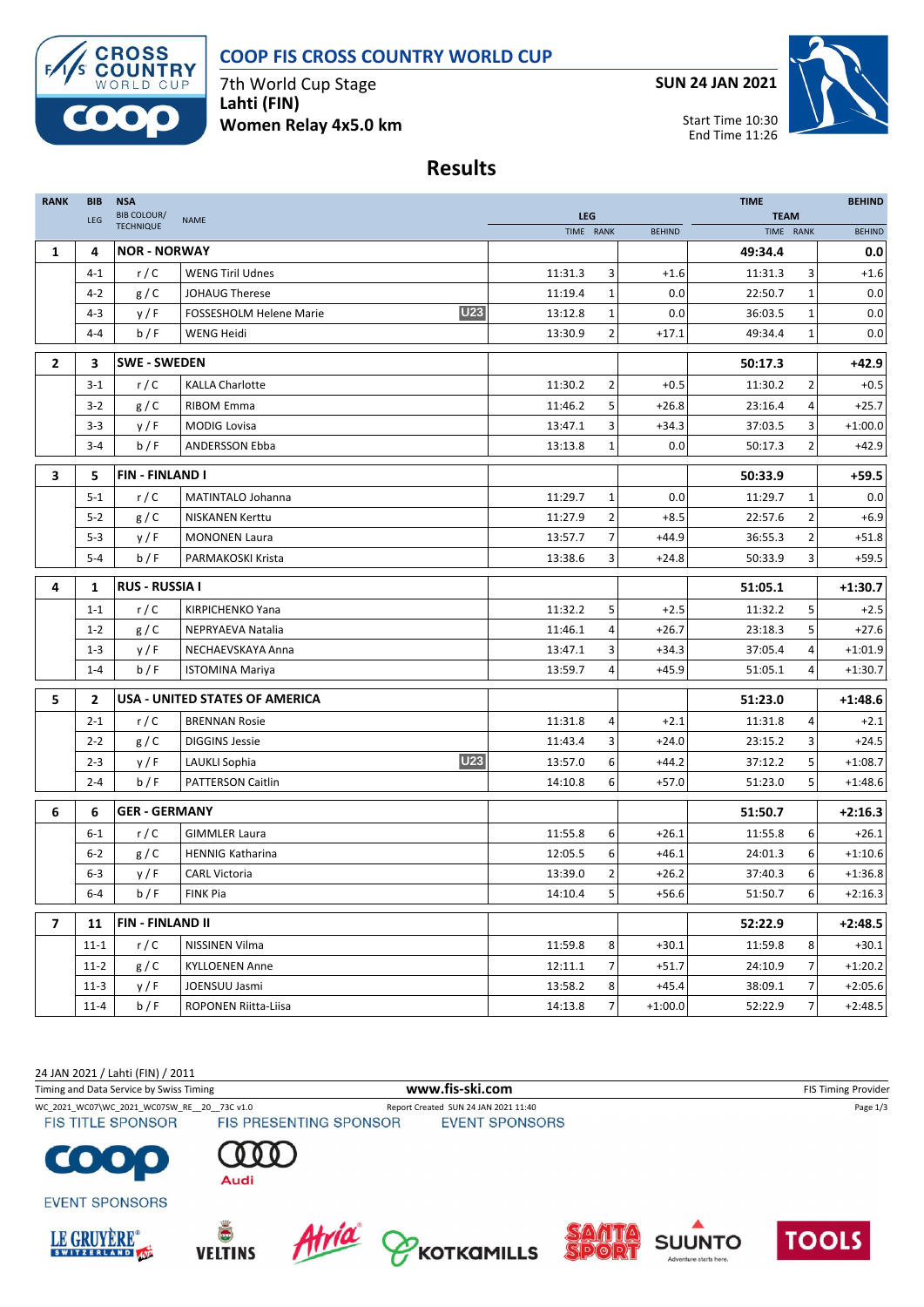# **COOP FIS CROSS COUNTRY WORLD CUP**



7th World Cup Stage **Lahti (FIN) Women Relay 4x5.0 km** **SUN 24 JAN 2021**



### **Results**

| <b>RANK</b> | <b>BIB</b>              | <b>NSA</b>             |                                         |            |    |               | <b>TIME</b> |                 | <b>BEHIND</b> |
|-------------|-------------------------|------------------------|-----------------------------------------|------------|----|---------------|-------------|-----------------|---------------|
|             | LEG                     | <b>BIB COLOUR/</b>     | <b>NAME</b>                             | <b>LEG</b> |    |               | <b>TEAM</b> |                 |               |
|             |                         | <b>TECHNIQUE</b>       |                                         | TIME RANK  |    | <b>BEHIND</b> | TIME RANK   |                 | <b>BEHIND</b> |
| 8           | 10                      | <b>RUS - RUSSIA II</b> |                                         |            |    |               | 53:36.3     |                 | $+4:01.9$     |
|             | $10-1$                  | r/C                    | <b>U23</b><br>MEKRYUKOVA Nataliya       | 12:01.3    | 9  | $+31.6$       | 12:01.3     | 9               | $+31.6$       |
|             | $10-2$                  | g/C                    | VASILIEVA Lilia                         | 12:28.4    | 8  | $+1:09.0$     | 24:29.7     | 8               | $+1:39.0$     |
|             | $10-3$                  | y/F                    | SMIRNOVA Ekaterina                      | 14:28.8    | 9  | $+1:16.0$     | 38:58.5     | 9               | $+2:55.0$     |
|             | $10 - 4$                | b / F                  | <b>IKSANOVA Alija</b>                   | 14:37.8    | 8  | $+1:24.0$     | 53:36.3     | 8               | $+4:01.9$     |
| 9           | 8                       | <b>CAN - CANADA</b>    |                                         |            |    |               | 53:52.6     |                 | $+4:18.2$     |
|             | $8 - 1$                 | r/C                    | <b>STEWART-JONES Katherine</b>          | 11:56.2    | 7  | $+26.5$       | 11:56.2     | $\overline{7}$  | $+26.5$       |
|             | $8 - 2$                 | g/C                    | <b>BEATTY Dahria</b>                    | 12:34.3    | 9  | $+1:14.9$     | 24:30.5     | 9               | $+1:39.8$     |
|             | $8 - 3$                 | V/F                    | <b>BROWNE Cendrine</b>                  | 13:49.5    | 5  | $+36.7$       | 38:20.0     | 8               | $+2:16.5$     |
|             | $8 - 4$                 | b/F                    | MACISAAC-JONES Maya                     | 15:32.6    | 9  | $+2:18.8$     | 53:52.6     | 9               | $+4:18.2$     |
| 10          | 9                       | <b>EST - ESTONIA</b>   |                                         |            |    |               | 57:00.8     |                 | $+7:26.4$     |
|             | $9 - 1$                 | r/C                    | <b>U23</b><br>UUSTALU Aveli             | 13:20.3    | 11 | $+1:50.6$     | 13:20.3     | 11              | $+1:50.6$     |
|             | $9 - 2$                 | g/C                    | <b>U23</b><br><b>KAASIKU Kaidy</b>      | 12:57.8    | 10 | $+1:38.4$     | 26:18.1     | 10              | $+3:27.4$     |
|             | $9 - 3$                 | y/F                    | <b>U23</b><br>KAASIKU Keidy             | 14:45.7    | 10 | $+1:32.9$     | 41:03.8     | 10 <sup>1</sup> | $+5:00.3$     |
|             | $9 - 4$                 | b/F                    | <b>U23</b><br><b>KAASIK Hanna-Brita</b> | 15:57.0    | 10 | $+2:43.2$     | 57:00.8     | 10 <sup>1</sup> | $+7:26.4$     |
| 11          | $\overline{\mathbf{z}}$ | <b>UKR - UKRAINE</b>   |                                         |            |    |               | <b>LAP</b>  |                 |               |
|             | $7 - 1$                 | r/C                    | <b>ANTSYBOR Maryna</b>                  | 13:06.7    | 10 | $+1:37.0$     | 13:06.7     | 10              | $+1:37.0$     |
|             | $7 - 2$                 | g/C                    | KAMINSKA Valentyna                      | 13:14.2    | 11 | $+1:54.8$     | 26:20.9     | 11              | $+3:30.2$     |
|             | $7 - 3$                 | y/F                    | OLEKH Viktoriya                         | 15:38.3    | 11 | $+2:25.5$     | 41:59.2     | 11              | $+5:55.7$     |
|             | $7 - 4$                 | b/F                    | <b>U23</b><br><b>KOVALOVA Daryna</b>    |            | 11 |               |             | 11              |               |

#### **Jury Decision**

| <b>Verbal warning - Obstruction</b> |                           |                 |                     |                          |                          |                           |            |            |            |            |            |
|-------------------------------------|---------------------------|-----------------|---------------------|--------------------------|--------------------------|---------------------------|------------|------------|------------|------------|------------|
|                                     | <b>NISKANEN Kerttu</b>    |                 | <b>FIN</b>          | $\overline{\phantom{a}}$ |                          |                           |            |            |            |            |            |
| <b>WEATHER</b>                      | <b>SNOW CONDITION</b>     |                 | <b>TEMPERATURES</b> |                          | <b>COMPETITORS / NSA</b> |                           |            |            |            |            |            |
|                                     |                           | <b>AIR</b>      | SNOW                | <b>ENTRIES</b>           | <b>RANKED</b>            | <b>DNS</b>                | <b>DNF</b> | <b>DSQ</b> | <b>NPS</b> | <b>DQB</b> | <b>LAP</b> |
| Overcast                            | Packed                    | $1.0^{\circ}$ C | $-0.2^{\circ}$ C    | 44/9                     | 11/9                     | 0/0                       | 0/0        | 0/0        | 0/0        | 0/0        | 1/1        |
|                                     |                           |                 |                     |                          |                          |                           |            |            |            |            |            |
| <b>FIS Technical Delegate</b>       |                           |                 |                     | Race Secretary           |                          |                           |            |            |            |            |            |
|                                     |                           |                 |                     |                          |                          |                           |            |            |            |            |            |
|                                     |                           |                 |                     |                          |                          |                           |            |            |            |            |            |
|                                     | <b>PEETS Robert (EST)</b> |                 |                     |                          |                          | <b>TURKU Niklas (FIN)</b> |            |            |            |            |            |

24 JAN 2021 / Lahti (FIN) / 2011 Timing and Data Service by Swiss Timing **WWW.fis-Ski.com www.fis-ski.com** FIS Timing Provider WC\_2021\_WC07\WC\_2021\_WC07SW\_RE\_\_20\_\_73C v1.0 Report Created SUN 24 JAN 2021 11:40 Page 2/3 **FIS TITLE SPONSOR EVENT SPONSORS**  $\bullet$  . C **JC** Audi **EVENT SPONSORS** Atria PKOTKAMILLS LE GRUYÈRE® **TOOLS SUUNTO VELTINS**